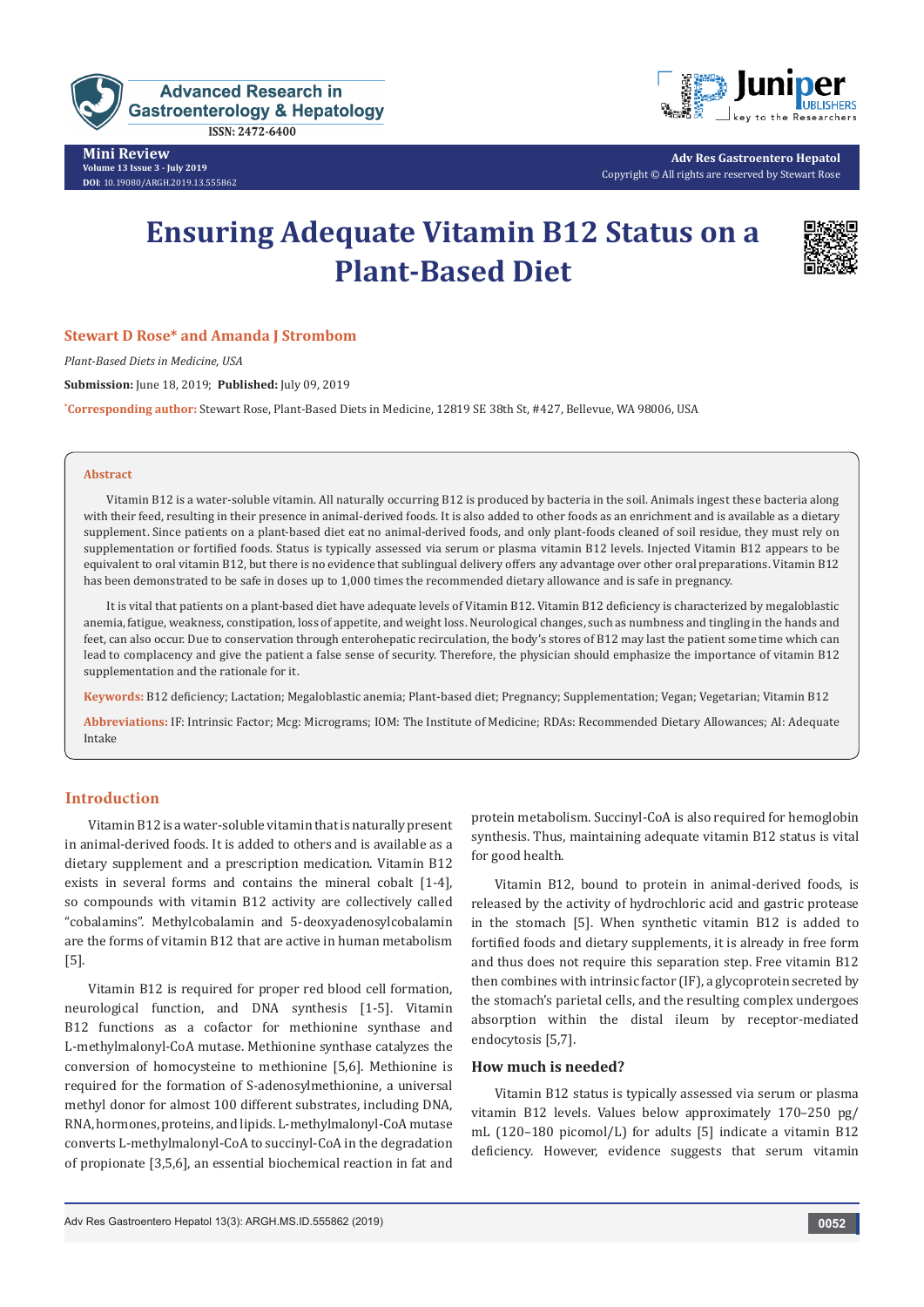B12 concentrations might not accurately reflect intracellular concentrations [6]. Elevated methylmalonic acid levels (values >0.4 micromol/L) might be a more reliable indicator of vitamin B12 status because they indicate a metabolic change that is highly specific to vitamin B12 deficiency [5-9].

The following Table 1 lists the current RDAs for vitamin B12 in micrograms (mcg) [5]. For infants aged 0 to 12 months, the Food and Nutrition Board established an adequate intake (AI) for vitamin B12 that is equivalent to the mean intake of vitamin B12 in healthy, breastfed infants.

| Life Stage                                                                                                                        | Age                   | Males $(\mu g / day)$ | Females ( $\mu$ g/day) |
|-----------------------------------------------------------------------------------------------------------------------------------|-----------------------|-----------------------|------------------------|
| Infants                                                                                                                           | 0-6 months            | $0.4$ (AI)            | $0.4$ (AI)             |
| Infants                                                                                                                           | 7-12 months           | $0.5$ (AI)            | $0.5$ (AI)             |
| Children                                                                                                                          | 1-3 years             | 0.9                   | 0.9                    |
| Children                                                                                                                          | 4-8 years             | 1.2                   | 1.2                    |
| Children                                                                                                                          | 9-13 years            | 1.8                   | 1.8                    |
| Adolescents                                                                                                                       | $14-18$ years         | 2.4                   | 2.4                    |
| Adults                                                                                                                            | $19-50$ years         | 2.4                   | 2.4                    |
| Adults                                                                                                                            | 51 years and<br>older | $2.4*$                | $2.4*$                 |
| Pregnancy                                                                                                                         | all ages              |                       | 2.6                    |
| Breast-feeding                                                                                                                    | all ages              |                       | 2.8                    |
| *Vitamin B12 intake should be from supplements or fortified foods due<br>to the age-related increase in food-bound malabsorption. |                       |                       |                        |

**Table 1:** Recommended Dietary Allowances (RDAs) for Vitamin B12.

Approximately 56% of a 1mcg oral dose of vitamin B12 is absorbed, but absorption decreases drastically when the capacity of intrinsic factor is exceeded (at 1–2 mcg of vitamin B12) [10]. After the age of 50, the amount of intrinsic factor available is reduced, leading to malabsorption in many seniors. However, approximately 1% of oral vitamin B12 can be absorbed passively in the absence of intrinsic factor [8,9]. For example, only about 5 mcg of a 500-mcg oral supplement is actually absorbed in healthy people [10].

The bioavailability of sublingual vitamin B12 appears to be equivalent to oral vitamin B12, but there is no evidence that sublingual delivery offers any advantage over oral preparations [11]. Given the lower cost and ease of administration of oral vitamin B12, this might be a reasonable choice for replacement in many patients [12].

Vitamin B12 has been demonstrated to be safe in doses up to 1,000 times the recommended dietary allowance and is safe in pregnancy [5]. The Institute of Medicine (IOM) did not establish an upper limit for vitamin B12 because of its low potential for toxicity. The IOM states that "no adverse effects have been associated with excess vitamin B12 intake from food and supplements in healthy individuals" [5]. Findings from an intervention trial support these conclusions. In the HOPE 2 trial, vitamin B12 supplementation (in combination with folic acid and vitamin B6) did not cause any serious adverse events when administered at doses of 1.0 mg for 5 years [13].

#### **Vitamin B12 for plant-based diet consumers**

All naturally occurring B12 is produced by microorganisms [14]. The only organisms to produce vitamin B12 are certain species of bacteria. Some of these bacteria are found in the soil around the grasses that ruminants eat. They are taken into the animal, proliferate, form part of their gut flora, and continue to produce vitamin B12 [14]. Since patients on a plant-based diet eat no animal-derived foods, and only plant-foods cleaned of soil residue, they must rely on supplementation or fortified foods.

Fortified breakfast cereals are a readily available source of vitamin B12 with high bioavailability for vegetarians [5,8,9,15,16]. Some nutritional yeast products also contain vitamin B12. Fortified foods vary in formulation between brands and over time, so it is important to read product labels regularly to determine which added nutrients they contain.

Several studies have shown varying prevalence of B12 deficiency with those on a plant- based diet [17-19]. For instance, one study showed that (52%) of those following a plant-based diet were B12 deficient (<118 pmol/L) [20]. However, other studies have found a lower incidence of B12 deficiency [21]. As expected, those taking B12 containing supplements have lower incidences of B12 deficiency [20].

Vitamin B12 is secreted in bile and then most is reabsorbed via the enterohepatic circulation by ileal receptors which require IF. In healthy individuals most of this B12 is reabsorbed and available for metabolic functions [5]. This gives the body an effective mechanism to conserve its B12, so deficiency can take as long as several years to present. This sometimes leads to complacency among patients following a plant-based diet. Development of vitamin B12 deficiency is likely to be more rapid in patients with pernicious anemia since IF is lacking [5].

### **Vitamin B12 deficiency**

Vitamin B12 deficiency is characterized by megaloblastic anemia, fatigue, weakness, constipation, loss of appetite, and weight loss [2,3,22]. Neurological changes, such as numbness and tingling in the hands and feet, can also occur [5,23]. Additional symptoms of vitamin B12 deficiency include difficulty maintaining balance, depression, confusion, dementia, poor memory, and soreness of the mouth or tongue [23]. The neurological symptoms of vitamin B12 deficiency can occur without anemia, so early diagnosis and intervention is important to avoid irreversible damage [6].

Large amounts of folic acid can mask the damaging effects of vitamin B12 deficiency by correcting the megaloblastic anemia caused by vitamin B12 deficiency [2,24] without correcting the neurological damage that also occurs [2,24].

Vitamin B12 crosses the placenta during pregnancy and is present in breast milk. Exclusively breastfed infants of women who consume no animal products may have very limited reserves of vitamin B12 and they can develop vitamin B12 deficiency within months of birth [5,25]. Undetected and untreated vitamin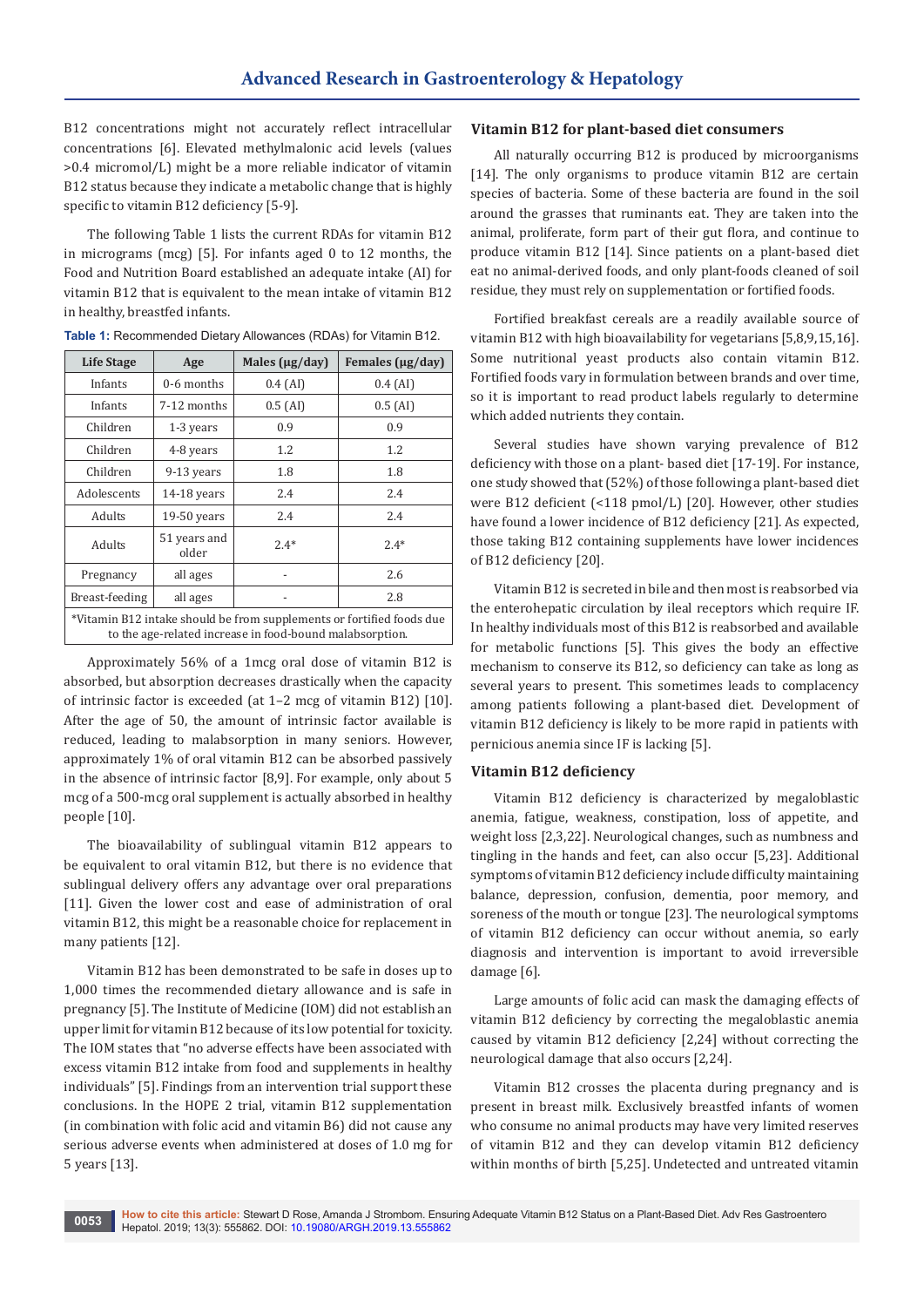B12 deficiency in infants can result in severe and permanent neurological damage. During infancy, signs of a vitamin B12 deficiency include failure to thrive, movement disorders, developmental delays, and megaloblastic anemia [26].

## **Treating B12 deficiency**

Vitamin B12 deficiency is sometimes treated with vitamin B12 injections, since this method bypasses potential barriers to absorption. However, high doses of oral vitamin B12 may also be effective. In a 2005 review of randomized controlled trials comparing oral with intramuscular vitamin B12, patients who received high dosages of oral vitamin B12 (1 to 2 mg daily) for 90 to 120 days had an improvement in serum vitamin B12 similar to patients who received intramuscular injections. The authors concluded that 2,000 mcg of oral vitamin B12 daily, followed by a decreased daily dose of 1,000 mcg and then 1,000 mcg weekly, can be as effective as intramuscular administration [8,9]. These results were consistent in patients regardless of the etiology of their vitamin B12 deficiency, including malabsorption states and pernicious anemia. Overall, an individual patient's ability to absorb vitamin B12 from the diet is the most important factor in determining whether vitamin B12 should be administered orally or via injection [10].

The American Dietetic Association recommends supplemental vitamin B12 for vegans and lacto-ovo vegetarians during both pregnancy and lactation to ensure that enough vitamin B12 is transferred to the fetus and infant [27]. Pregnant and lactating women who follow strict vegetarian or vegan diets should consult with a pediatrician regarding vitamin B12 supplements for their infants and children [5].

### **Discussion**

In previous eras and under primitive conditions, man may have absorbed adequate vitamin B12 through the soil left on his food, when there was little to no washing and peeling. Now, however, patients following a plant-based, or vegan diet, must supplement with vitamin B12. Due to conservation through enterohepatic recirculation, the body's stores of B12 may last the patient some time.

Some vegetarian and vegan patients are complacent when it comes to vitamin B12 supplementation. The long lag time until symptoms present can add to the complacency and some patients may become convinced, they don't need supplemental B12. Therefore, the physician should emphasize the importance of vitamin B12 supplementation and the rationale for it. The physicians should also make the patient aware of the consequences of deficiency.

Given the higher rate of B12 deficiency in vegans and vegetarians, they should have the lab work done initially. If a deficiency is found, or there is non-compliance with recommended supplementation, then more frequent lab work is called for.

Vitamin B12 deficiency is easy to prevent. Vitamin B12 is included in many multivitamins as well as being sold separately.

While some foods are fortified with B12, this cannot be relied upon due to dietary preference variations and commercial reformulation.

500mcg and 1,000mcg vitamin B12 supplements, as well as smaller doses, are widely available and affordable and can be used to prevent or treat deficiency, regardless of etiology, without the need for intramuscular injections. Considering the exceptionally low toxicity, vitamin B12 can be prescribed in generous doses if the clinician considers it best to err on the side of safety with a patient.

## **References**

- 1. Herbert VKD (1994) Vitamin B12 in Modern Nutrition in Health and Disease. (8th edn.), Williams & Wilkins, Baltimore, Maryland, USA.
- 2. Herbert V (1996) Vitamin B12 in Present Knowledge in Nutrition. (17<sup>th</sup> edn.), International Life Sciences Institute Press, Washington, DC, USA.
- 3. Combs G (1992) Vitamin B12. The Vitamins: Fundamental aspects in nutrition and health. (3<sup>rd</sup> edn.), Elsevier Academic Press, Burlington, MA, USA.
- 4. [Zittoun J, Zittoun R \(1999\) Modern clinical testing strategies in](https://www.ncbi.nlm.nih.gov/pubmed/9930567)  [cobalamin and folate deficiency. Semin Hematol 36\(1\): 35-46.](https://www.ncbi.nlm.nih.gov/pubmed/9930567)
- 5. (1998) Dietary Reference Intakes for Thiamin, Riboflavin, Niacin, Vitamin B6, Folate, Vitamin B12, Pantothenic Acid, Biotin, and Choline. National Academies Press, Washington, DC, USA.
- 6. [Clarke R \(2008\) B-vitamins and prevention of dementia. PRoc Nutr Soc](https://www.ncbi.nlm.nih.gov/pubmed/18234134)  [67\(1\): 75-81.](https://www.ncbi.nlm.nih.gov/pubmed/18234134)
- 7. [Klee G \(2000\) Cobalamin and folate evaluation: measurement of](https://www.ncbi.nlm.nih.gov/pubmed/10926922)  [methylmalonic acid and homocysteine vs vitamin B \(12\) and folate.](https://www.ncbi.nlm.nih.gov/pubmed/10926922)  [Clin Chem 46\(8Pt 2\): 1277-1283.](https://www.ncbi.nlm.nih.gov/pubmed/10926922)
- 8. [Vidal-Alaball J, Butler C, Cannings-John R, Goringe A, Hood K, et al.](https://www.ncbi.nlm.nih.gov/pubmed/16034940)  [\(2005\) Oral vitamin B12 versus intramuscular vitamin B12 for vitamin](https://www.ncbi.nlm.nih.gov/pubmed/16034940)  [B12 deficiency. Cochrane Database Syst Rev \(3\): CD004655.](https://www.ncbi.nlm.nih.gov/pubmed/16034940)
- 9. [Butler C, Vidal-Alaball J, Cannings-John R, McCaddon A, Hood K, et al.](https://www.ncbi.nlm.nih.gov/pubmed/16585128)  [\(2006\) Oral vitamin B12 versus intramuscular vitamin B12 for vitamin](https://www.ncbi.nlm.nih.gov/pubmed/16585128)  [B12 deficiency: a systematic review of randomized controlled trials.](https://www.ncbi.nlm.nih.gov/pubmed/16585128)  [Fam Pract 23\(3\): 279-285.](https://www.ncbi.nlm.nih.gov/pubmed/16585128)
- 10. [Carmel R \(2008\) How I treat cobalamin \(vitamin B12\) deficiency.](https://www.ncbi.nlm.nih.gov/pubmed/18606874/)  [Blood 112\(6\): 2214-2221.](https://www.ncbi.nlm.nih.gov/pubmed/18606874/)
- 11. [Sharabi A, Cohen E, Sulkes J, Garty M \(2003\) Replacement therapy for](https://www.ncbi.nlm.nih.gov/pmc/articles/PMC1884303/)  [vitamin B12 deficiency: comparison between the sublingual and oral](https://www.ncbi.nlm.nih.gov/pmc/articles/PMC1884303/)  [route. Br J Clin Pharmacol 56\(6\): 635-638.](https://www.ncbi.nlm.nih.gov/pmc/articles/PMC1884303/)
- 12. [Langan R, Zawistoski K \(2011\) Update on Vitamin B12 Deficiency.](https://www.ncbi.nlm.nih.gov/pubmed/21671542)  [American Family Physician 83\(12\): 1425-1430.](https://www.ncbi.nlm.nih.gov/pubmed/21671542)
- 13. [Lonn E, Yusuf S, Arnold M, Sheridan P, Pogue J, et al. \(2006\)](https://www.ncbi.nlm.nih.gov/pubmed/16531613)  [Homocysteine lowering with folic acid and B vitamins in vascular](https://www.ncbi.nlm.nih.gov/pubmed/16531613)  [disease. N Engl J Med 354\(15\): 1567-1577.](https://www.ncbi.nlm.nih.gov/pubmed/16531613)
- 14. Groff J, Gropper S, Hunt S (1995) Advanced nutrition and human metabolism. (2nd edn.), West Publishing Comp, Minneapolis.
- 15. [Subar A, Krebs-Smith S, Cook A, Kahle L \(1998\) Dietary sources of](https://www.ncbi.nlm.nih.gov/pubmed/9597026)  [nutrients among US adults, 1989 to 1991. J Am Diet Assoc 98\(5\): 537-](https://www.ncbi.nlm.nih.gov/pubmed/9597026) [547.](https://www.ncbi.nlm.nih.gov/pubmed/9597026)
- 16. [Tucker K, Rich S, Rosenberg I, Jacques P, Dallal G, et al. \(2000\) Plasma](https://www.ncbi.nlm.nih.gov/pubmed/10648266)  [vitamin B-12 concentrations relate to intake source in the Framingham](https://www.ncbi.nlm.nih.gov/pubmed/10648266)  [Offspring study. Am J Clin Nutr 71\(2\): 514-522.](https://www.ncbi.nlm.nih.gov/pubmed/10648266)
- 17. [Wokes F, Badenoch J, Sinclair H \(1955\) Human dietary deficiency of](https://www.ncbi.nlm.nih.gov/pubmed/13258511)  [vitamin B12. Am J Clin Nutr 3\(5\): 375-382.](https://www.ncbi.nlm.nih.gov/pubmed/13258511)